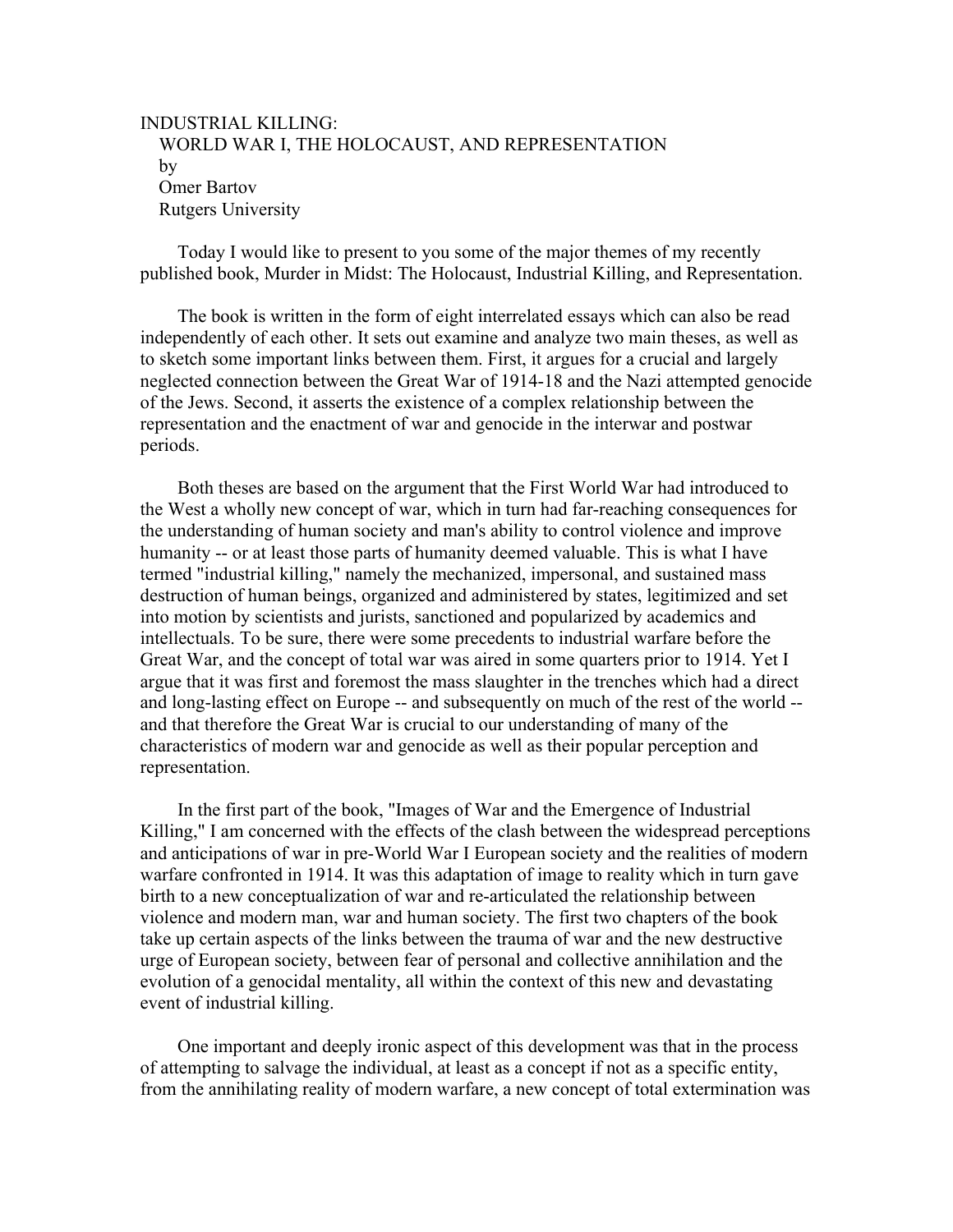forged. War has always created a tension between its representation as an arena in which the individual warrior could display his heroic qualities and its reality of anonymous slaughter where the individual counted for very little. Yet notions of individual heroism and soldierly chivalry persisted in Europe well into the twentieth century. The Great War seemed to totally shatter any illusions regarding individual worth and heroism. Indeed, as the soldiers soon discovered, precisely those actions deemed heroic, and therefore meaningful, which could have provided the warrior with a sense of his own significance, had become both suicidal and counter-productive in the trenches of the Western Front. While the old aristocratic or aristocratically-minded officer corps of European armies was decimated in the first few months of the fighting, the rank and file found themselves confronted with the anonymous forces of modern industrial warfare against whose immense destructive energies they were neither mentally nor materially prepared. Indeed, much of this century's understanding of modernity has been molded by the experience of the industrial killing of the Western Front, which had injected into the progressive, positivist ideals of the nineteenth-century another layer of meaning (or meaninglessness), that of modern society's seemingly unlimited and irrational destructive potential.

 The predicament of the individual soldier on the modern battlefield, I argue, was confronted both on the technical, practical level, by inventing and producing new technologies which freed the armies from the fate of being pinned down by the combination of trenches, barbed-wire, machine guns and artillery, and on the representational level, by forging a new ideology and producing a new imagery of heroism and liberation. In the course of the First World War, and throughout the interwar period, the inevitability of a perpetual cycle of industrial killing on an ever greater scale in the future was accepted by all but a small minority of Europeans. The question became, then, not how to prevent a repetition of this phenomenon, but how to master it both militarily and psychologically. In its most extreme form, what emerged was a radical concept of industrial killing, according to which the only way to prevent the annihilation of the individual and the collective to which he belonged was to further perfect the techniques of killing and to more strenuously mold the mind of the individual so as to accomplish the total extermination of the enemy. Since the total war of 1914-18 had already involved much of the nation, including its non-combatant population, the only way to prevent similar destruction in the future was therefore to bring about the total annihilation of those perceived as the nation's enemies, and thereby to assure one's unchallenged control over the means of destruction and domination. Hence the notion of industrial killing was expanded to include what I term "militarized genocide," that is, the extermination of whole populations as part of a new conceptualization of modern war.

 It is therefore, I argue, not only impossible to understand the implementation of the "Final Solution" without the context of the Second World War in which it was perpetrated; it is also crucial to understand that the manner in which the Second World War was conducted and the genocidal energies which it unleashed were themselves part of a larger context of a Europe still coming to terms with the trauma of the Great War, the first truly industrial military confrontation in history and the site of industrial killing of millions of soldiers. This is of course the case as far as individual perpetrators are concerned, as well as in terms of the techniques and concepts employed in the death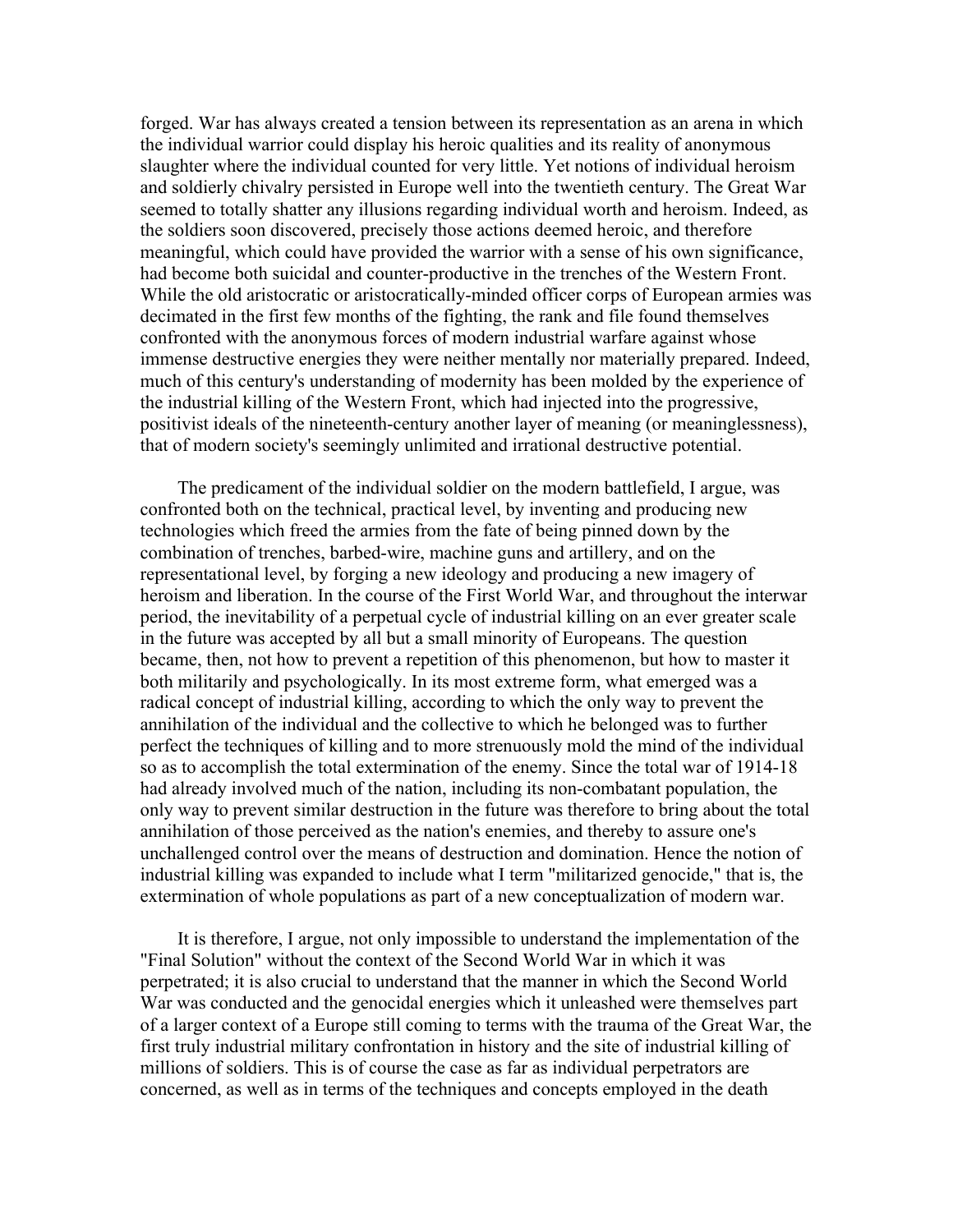camps. But it is also important to understand that the preoccupation of Europeans with war and violence during the interwar period, and the representation of industrial, rational, yet meaningless killing in art, fiction, and film, greatly contributed to the articulation of the concept of mass extermination of whole populations and went a long way to mentally prepare the perpetrators and bystanders for its actual enactment .

 It should be noted that the omnipresence of war in the European imagination of the interwar period spanned all political and ideological sectors. Moreover, even those works of fiction and film, art and rhetoric, which were accepted at the time and are largely still seen as professing antiwar sentiments were in fact highly ambivalent, expressing a mixture of disgust and fascination, anger and admiration, rejection and adulation of war and its makers, especially the simple soldiers, the most direct victims of their own actions. In examining, for instance, the works of Henri Barbusse and Erich Maria Remarque, side by side with those of Louis-Ferdinand Celine and Ernst Juenger, we are faced with some of the contradictory reactions to this wholly new experience of industrial killing. Thus the pacifist Barbusse strives to find a meaning in the slaughter by presenting it as the dawn of the liberation of the masses, while the antimilitarist Remarque is imbued with the notion of comradeship that was so much part of the myth of the Frontgemeinschaft of the extremist Freikorps and the Nazis. Conversely, as late as 1932 the future collaborationist, anti-Semitic, and pro-Nazi Celine portrayed the Great War as an event of insane mutual slaughter lacking any meaning or significance, symbolizing to his mind the total worthlessness of humanity. Juenger, for his part, despite the fact that his writings provided so much of the imagery of Fascism, described the war as an intensely personal experience and was much less interested in attributing to it any universal meaning.

 The ambivalent reactions to the cataclysm of the Great War, the perceived need to endow it with personal, collective, or ideological meaning, and the desire to integrate the slaughter into a comprehensible scheme of universal or individual progress, is at the root of our century's obsession with perpetrating and representing violence. This can be seen also in much of the cinematic universe of the interwar period, which was imbued with images of destruction. Indeed, the films of the 1920s and 1930s very much set the pattern -- which is still with us today -- of combining revulsion from violence with highly aestheticized images of destruction, wrath at the meaninglessness of war and fascination with its perceived essence and all that it brings out in humanity. This is the case, for instance, of Jean Renoir and Abel Gance, just as it is of Georg-Wilhelm Pabst and Fritz Lang, as well as of Lewis Milestone's cinematic rendering of Remarque's All Quiet on the Western Front. What is striking about Renoir's The Grand Illusion and The Rules of the Game, for instance, is that while they condemn the last war, they are even more critical of post-1918 society, as is indeed very much Abel Gance's J'accuse in both its somewhat different versions of 1918 and 1937. Here the soldiers are both the heroes and the victims, while civilian society both during and after the war is the true culprit, set on unleashing another war which only the soldiers know must be an even greater massacre. The soldiers do not want another war, yet it is only in war that they know true comradeship and devotion, sacrifice and meaning. Indeed, it was, in a sense, only in the trenches that they had really lived, so much so that at a time of emergency they threaten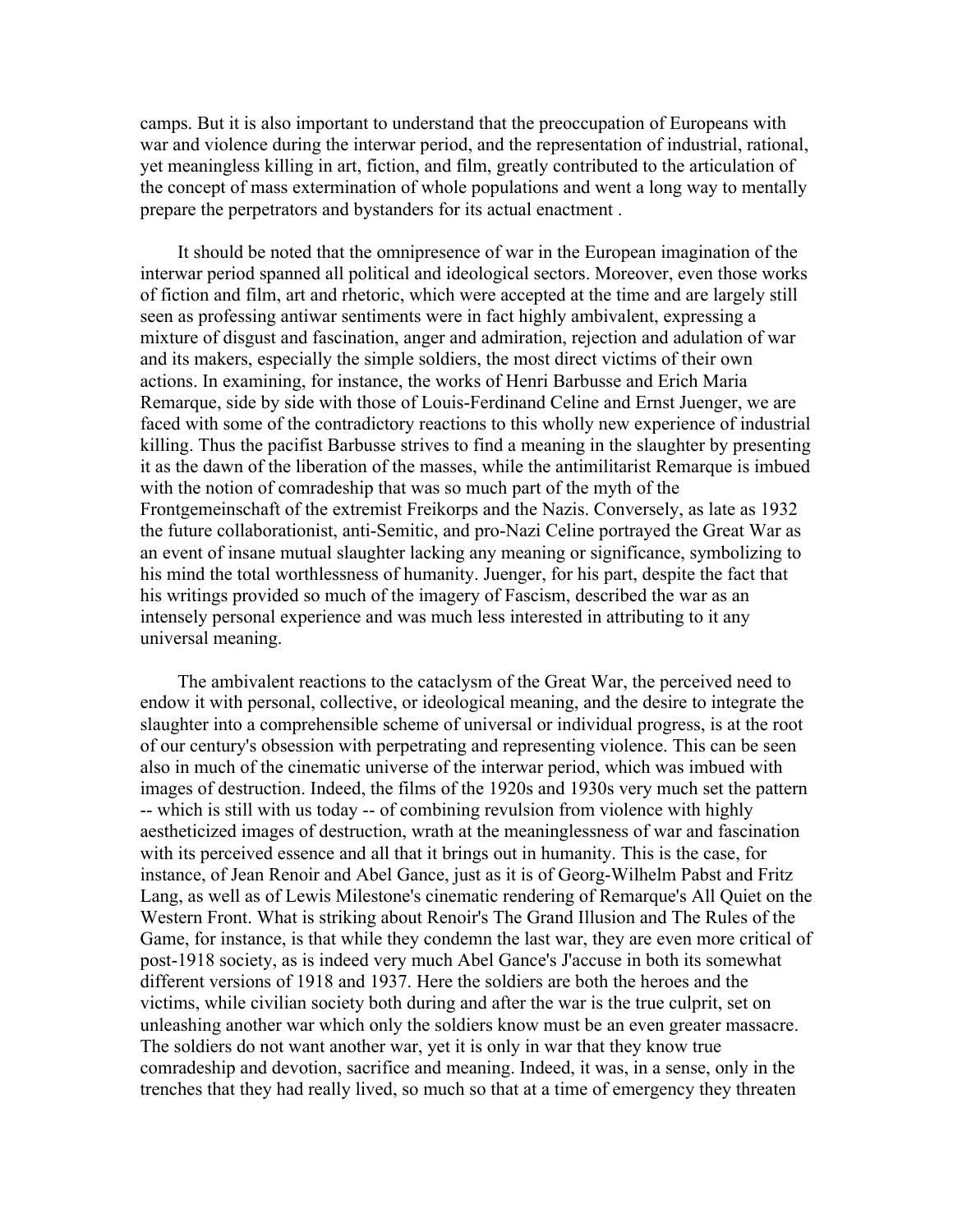to rise again and to wipe off the face of the earth all the evil of the postwar world, as they do in J'accuse and are called upon to do in Le feu. The world of the trenches had exposed the true meaning of life, while the postwar world is so filled with hypocrisy and greed that it takes on the appearance of a soap opera, of foam and bubbles that can be erased with one swipe of the hand, as it is portrayed in The Rules of the Game. The illusion was not only that the war would be fought over a field of flowers, but that the postwar world would be just and peaceful. The chivalrous protagonists of The Grand Illusion die, while the new, ruthless survivors of the war, those who know no rules but those of the beast, forge the wretched fate of the interwar period.

 Nor can there be any hope in technological progress. While in Pabst's Westfront 1918 the German soldier is finally crushed into pulp by the advancing tanks of the enemy, in Lang's Metropolis the machine threatens to take over humanity.

 Indeed, Lang's ambivalence about progress and humanity is a particularly good instance of the dark forebodings and deep anxieties of his period. The evil forces lurking in the shadows, so powerfully represented by the child molester and assassin in the film M, are conquered through an unlikely coalition of the underworld and the forces of order, the blind (or war mutilated?) and the children. Yet in the face of this alliance, the killer suddenly appears as a victim, a helpless pawn at the mercy of a vindictive world and his own uncontrollable passions. This is a world turned upside down, where the boundaries between perpetrator and victim, innocence and guilt, have been shattered, and the immense power of the mobilized bureaucratic state can be used to any end, good or evil, or break out of its controls completely, lashing out at all and sundry with no apparent purpose. This type of cinematic world is suspended between one apocalypse and another, seemingly transfixed by such images as Milestone's devastating machine-gun burst mowing down scores of men on an open field, the spectators both speechless with horror and fascinated by the superhuman power of the machine as it wipes out humanity at the touch of a finger.

 The interwar period abounded with memories and anticipations of a modern, manmade apocalypse, whether in Kafka's In der Strafkolonie, Franz Werfel's Die vierzig Tage des Musa Dagh, Hugo Bettauer's Die Stadt ohne Juden, Karl Kraus' Die letzten Tage der Menschheit, or Kurt Pinthus' Menschheitsdaemmerung; in the drawing and paintings of Otto Dix and George Grosz, the war memoirs of Roland Dorgeles and Siegfried Sasoon, the works and manifestos of the Dadaists and the Futurists. What I would like to stress here is that by the time Europe had become embroiled in yet another world war, it had already created an image of military confrontation as an act of total destruction, frightening and cleansing at the same time, terrifying and yet fascinating and altogether unavoidable. It is with this context in mind that I would like to turn to the second part of my book, which attempts to examine some of the central themes in the histories, memories, and stories of the Holocaust.

 The close links between the interpretations of Antisemitism, the Holocaust, and National Socialism, clearly reveal their historiographical interdependence. At the same time, however, the radically different experiences of writers on these issues and of their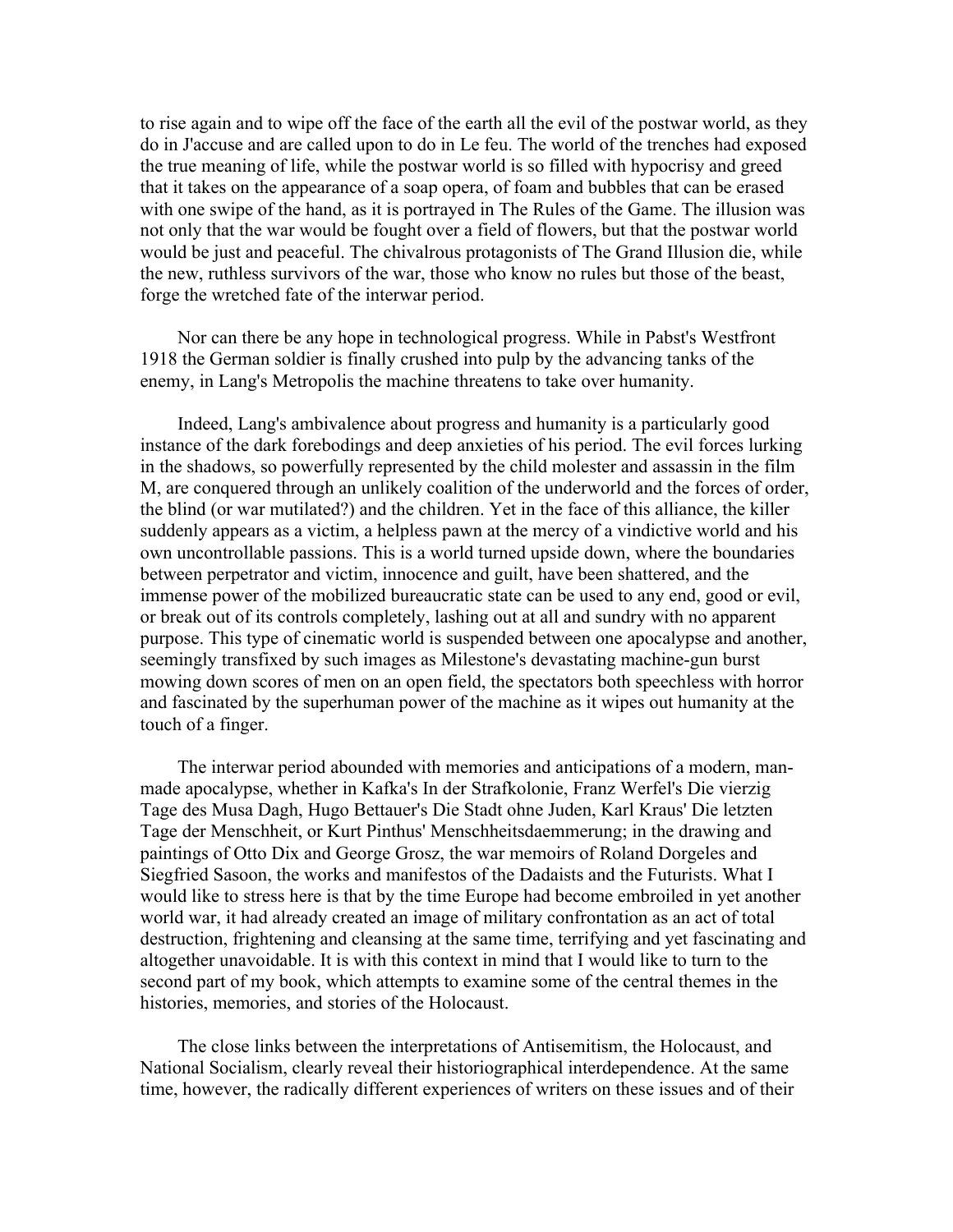chosen historical protagonists make for the extraordinary divergences in representations of the relationship between prejudice, genocide, and Nazism. This can clearly be seen, for instance, in the different names given to the Holocaust in Germany, France, the United States, and Israel. The meanings and implications of calling the event Judenvernichtung or genocide, Holocaust or Shoah (or Churban or Pur'anut), should call our attention to the need to investigate the manner in which Auschwitz (or its repression) has molded different national, collective, scholarly and literary representations of the past.

 A case in point is that of German history writing on the Nazi period. A good example of the difficulties involved is Andreas Hillgruber's 1986 book Zweierlei Untergang: Die Zerschlagung des Deutschen Reiches und das Ende des europaeischen Judentums (Double Downfall: The Destruction of the German Reich and the End of European Jewry). There can be little doubt that the two essays included in this thin volume provide ample proof of the inherent tension between empathy and detachment, personal experience and professional identity, politics and scholarship. Thus Hillgruber's text reflects both his perceived need to historicize the past and identify with his protagonists -- as befits any self-conscious Rankean -- and his own wartime experience and exposure to the Nazi rhetoric of the time. Comparing the first essay (on Germany's "destruction") to the second (on the "end" of European Jewry), we can see far more clearly than Hillgruber himself had probably intended that his stress on the historian's need for empathy with his protagonists extends only to his own identity-group, and becomes completely blocked when discussing any other group, especially if it happens to be composed the former group's victims. This tendency for powerful but selective empathy has, in turn, some interesting implications for other German representations of their past, as will be shown later on.

 Some recent works and polemics on the history and memory of the Holocaust reveal the immense difficulty of studying this event. Note, for instance, such recent studies as Christopher Browning's analyses of the bureaucracy, administration, and perpetrators of genocide, Raul Hilberg's and Gordon Horwitz's works on the interaction between victims, murderers, and bystanders, and the essays by Pierre Vidal-Naquet, Alain Finkielkraut, and Lawrence Langer on the crucial role of memory, its repression, and its abuse. When examined side by side, these historical investigations and ruminations seem to suggest that the farther we move away from the event in time, the more important will it become for subsequent studies of the Holocaust to take into account all available forms of representation, and to remain sensitive to the manner in which they mold both the scholar's and the public's image of the Holocaust, as well as more generally of genocide as an inherent phenomenon of our civilization. And yet, while such works enhance our knowledge of specific areas of the Holocaust, their ultimate effect is profoundly troubling. This is because they do not leave us with a sense of greater understanding of the whole; indeed, the profoundly painful "ruins of memory" manifested by survivors in Langer's work remind us that neither we, nor indeed the survivors themselves, can "understand," and that this incomprehension is in many important ways hereditary, passing from one generation to another as a recollection of a horror that could not, and can not be exorcized. Hence Verstehen, the ultimate goal of Einfuehlung, cannot be achieved, thereby nullifying the very concept of historicization as far as the victims are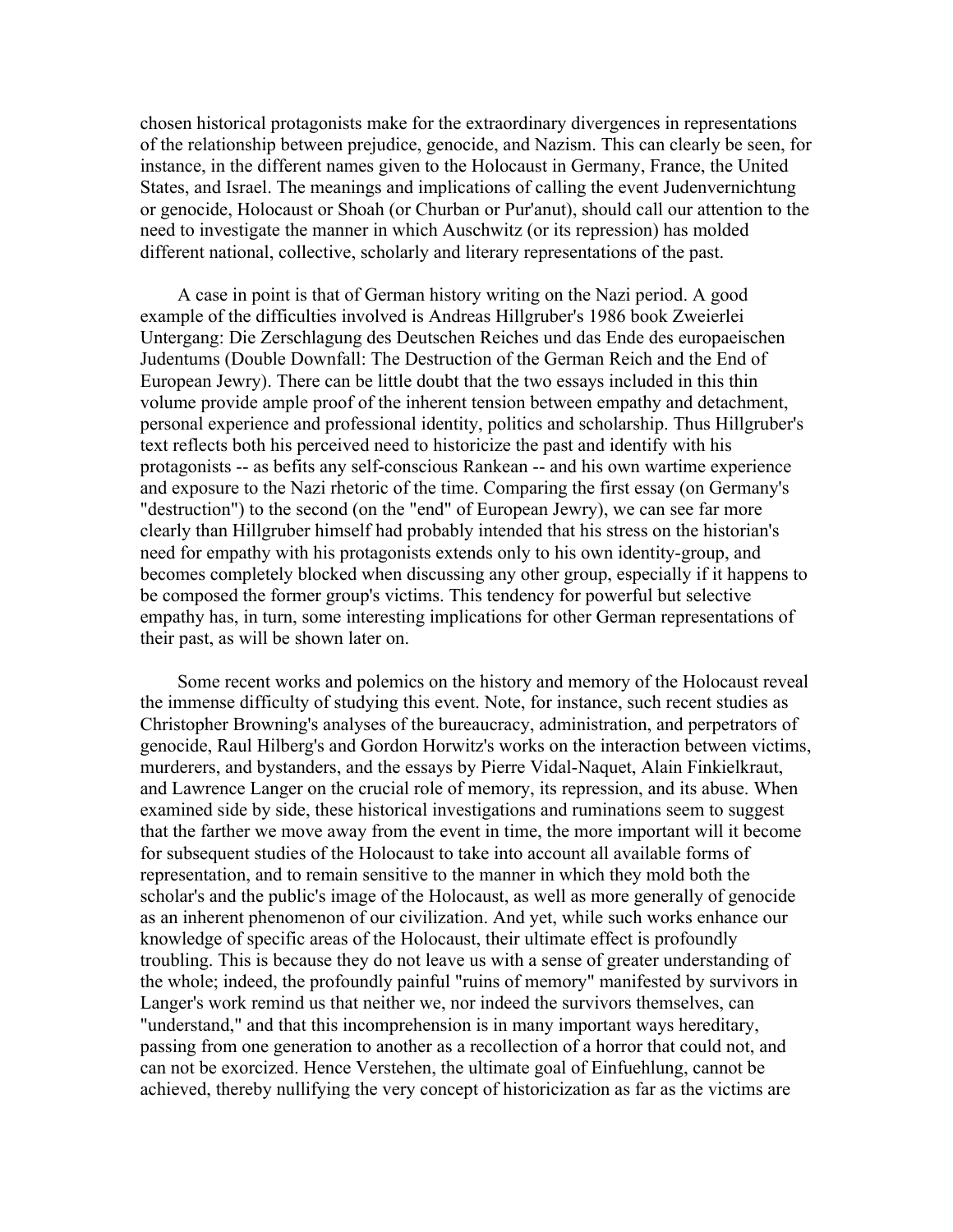concerned. This is all the more disturbing since these works also indicate that our objective, conscious reality has simultaneously by and large retained the very same institutional and psychological structures, biases, and capabilities which had initially produced the Holocaust. In this case, at least, knowledge does not produce power, but rather its exact opposite, a profound sense of powerlessness and anxiety, precisely those emotions which were so crucial to the perpetration of the act in the first place.

 This brings us to the intellectual debate on the nationalization and institutionalization of the Holocaust and its commemoration, and to the implications of historical relativism for the historiography, representation, and denial of the Nazi genocide. It should be noted that despite the assertions recently made by such scholars as Arno Mayer and Charles Maier, in the United States the Holocaust (and its memory) is the domain of a relatively limited, though not uninfluential minority and the intellectual/scholarly elite of which it constitutes an important part. The American public, however, is generally ignorant about the Holocaust, and is willing to accept its representation only because it is employed as an example of both the need for tolerance in a society highly exposed to violence and as a manifestation of the superiority of American democracy and values, at a time when American society is undergoing a profound crisis of confidence. In Israel and Germany, on the other hand, the Holocaust is a fundamental component of postwar, post-Auschwitz identity, not least because history as such plays a prominent role in these two nations' self-perception and politics, quite unlike the case of the United States, where history is popularly evoked as an adjective for whatever has become irrelevant. To be sure, the differences between German and Israeli "coming to terms" with or "reworking" the past are at least as revealing as the similarities. Moreover, intellectual influences from both the United States and France have introduced new elements into the debate which have been taken up by several interested parties, not always to the benefit of clarity or understanding. Here I refer first to the bizarre relationship between American relativists, best represented by Hayden White and his followers, and German relativization, represented at its most sophisticated level by Martin Broszat, and more recently by younger scholars such as Rainer Zitelmann, Goetz Aly, Susanne Heim, and, somewhat differently, Detlev Peukert. And second, to the links between the (partly French-influenced) denial of historical truth and "objectivity," as represented by some poststructuralist and cultural historians, on the one hand, and the outright denial of the actual event of the Holocaust, on the other. This debate is especially pertinent in view of the fact that it was at least partly anticipated by some writers who had themselves experienced Auschwitz. By juxtaposing the arguments of relativity with the accounts and ruminations of such survivors as Primo Levi and Jean Amery, we may gain more insight, however painful, into their growing awareness of the ephemerality of personal memory and the pressures to deny its veracity, which had so greatly informed their thoughts, anxieties, and ultimate despair.

 If the Nazi attempted genocide of the Jews cannot be understood outside the historical context of the enactment and representation of industrial killing since 1914, then by the same token the post-1945 reality and representation of war, violence, and genocide must be seen within the context of a civilization which had produced Auschwitz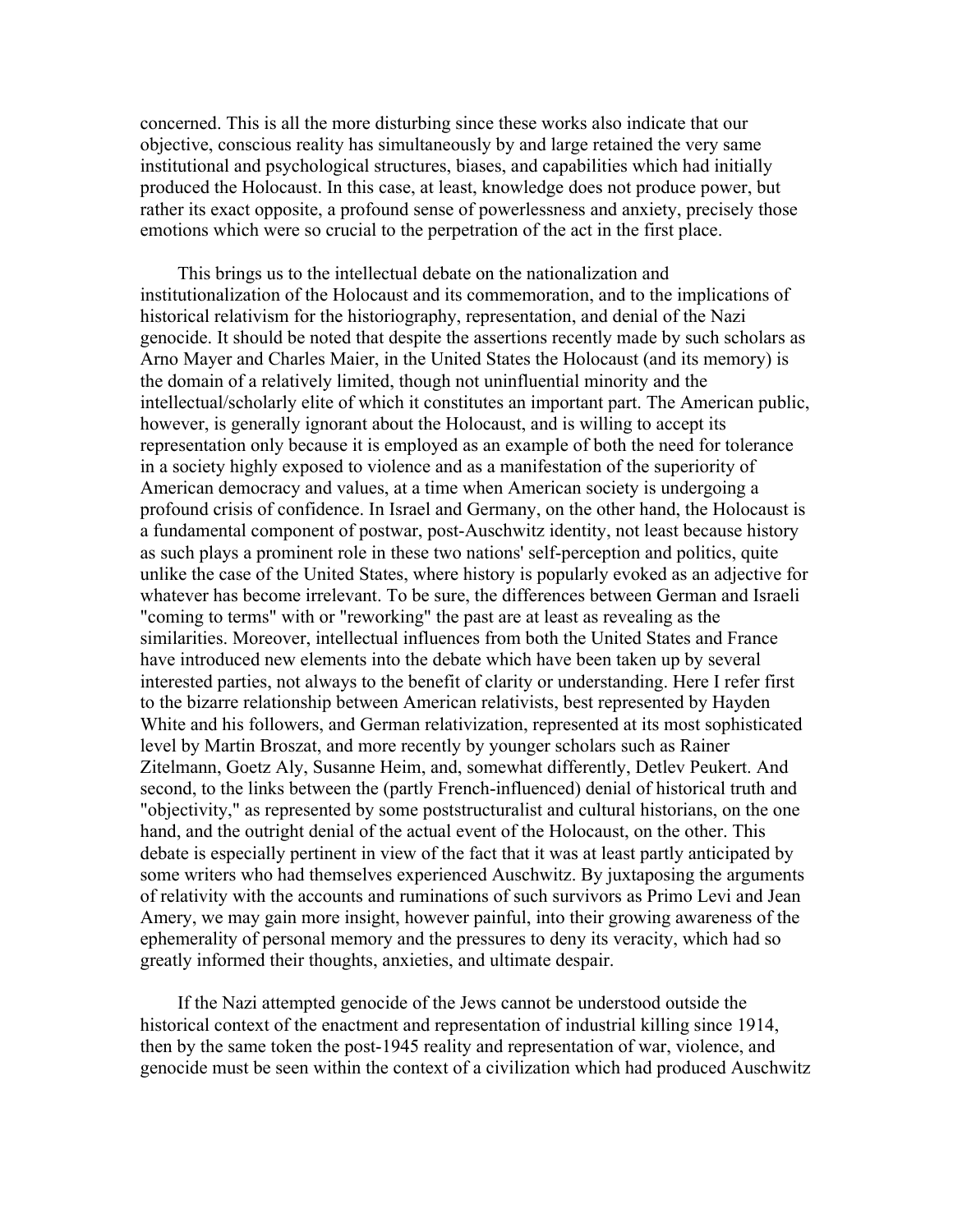and for which the genocidal enterprise of the Nazis has become both a measuring-rod and an apology, a terrible warning and a necessary absence.

 In the third and last part of the book I therefore try to look at the way in which postwar representations of war and genocide, especially in historiography, fiction, film, and museums, have tried to confront, or have avoided confronting, the question of evil and the inherent structures of modern society which had produced industrial killing. I begin by examining the strong predilection toward what I term a representation of absence in postwar Germany. This is to be seen as distinct from the more commonly recognized absence of representation, which in this case simply denotes eschewing representations of the victims of the Germans, that is especially the Jews. What I have in mind here is rather the manner in which the conscious absence of Jewish victims comes to play a major role in assuming the status of victims by German protagonists, both in literary, cinematic, and scholarly representations of the Nazi period. This can be seen, for instance, in Alexander Kluge's 1979 film The Patriot, which I discuss at some length, as well as in many other cinematic representations of the German past made in the 1970s and 1980s, such as Hans-Juergen Syberberg's Hitler, a Film from Germany, Edgar Reitz's Heimat, Rainer-Werner Fassbinder's The Marriage of Maria Braun and Lili Marleen, Helma Sanders-Brahms' Germany, Pale Mother, and others. Similarly, the German protagonists of such works of fiction as Heinrich Boell's The Train Came on Time, Guenter Grass' The Tin Drum, and Siegfried Lenz's The German Lesson, have precisely those strange and extraordinary characteristics which were at the time attributed to Jews. In other words, while these protagonists stand out as the true victims of Nazi society, they simultaneously remain an inherent part of it, whereas the Jews, who had lost this status under Nazism, still fail to regain it even in its subsequent German representations. Examples for this phenomenon of absence of representation and representation of absence can be found also in precisely those German works of scholarship which deal with the Third Reich, or even, indeed, with the Holocaust itself. We may note, for instance, that Hans Mommsen's "functionalist" interpretation of the Holocaust is characterized by a distinct absence of representation, in that the Jews in it are merely the objects of the process with which he is concerned, and are therefore of absolutely no interest to him as victims per se, that is, as objects of either detached investigation or empathy. Conversely, Martin Broszat's work on everyday life in the Third Reich is, along with the studies of his numerous disciples, an exercise in representation of absence par excellence, since it is based on the perceived need of the historian to empathize with his or her protagonists while acknowledging that those most deserving of empathy, namely the obvious victims of the regime, cannot be accorded it. Hence while German historians must create for themselves objects of empathy in order to do justice to the perceived requirements of their profession, both their national identity and their personal sensibilities preclude the Jews from serving this purpose.

 Moreover, since the most obvious, not to say "natural" alternative is those historians' own compatriots, we find that empathy is paradoxically given in disproportionate amounts to the victimizer and bystander, precisely because they must displace those who on another level are known to be its strongest claimants. The examples mentioned above have to do with attempts by those associated with the perpetrators not merely to repress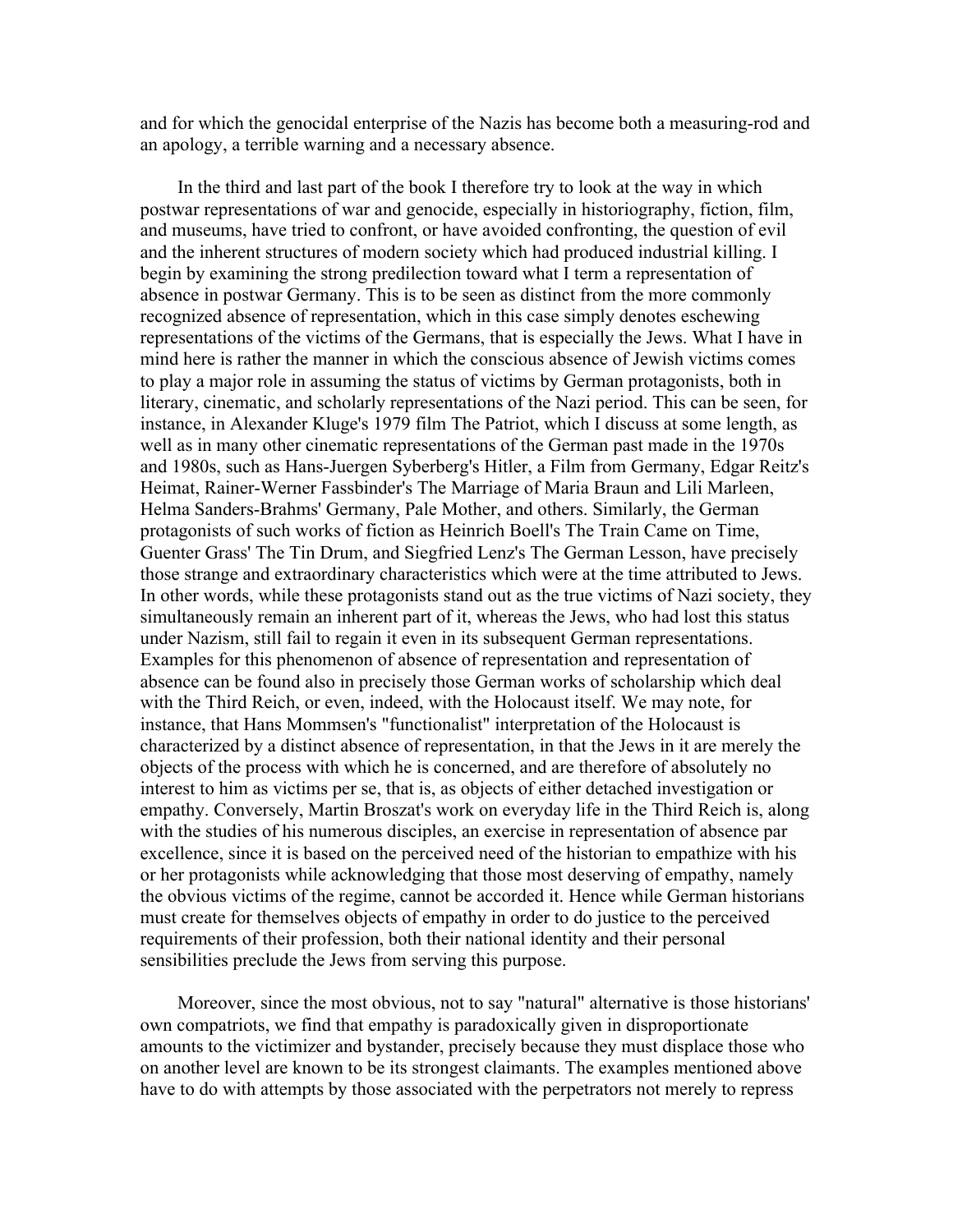the memory of past genocide but also to reformulate the notion of victimhood in a manner which would integrate perpetrators and victims into one category of victimhood, as the objects of malign but faceless forces of fate and history. The difficulties faced by the producers of German representations of the past are indeed enormous, since empathy is constantly being displaced and the knowledge of past crimes is constantly threatening to undermine any attempt at aestheticizing it by means of conventional artistic, literary, or scholarly tools. Conversely, attempts to represent war and genocide in this century by the victims, the bystanders, or those who perceive themselves to have served a just cause (which the Germans by and large do not), face a series of problems related to the nature of postwar modern society in general and, more specifically, the challenges with which each nation, tradition, or artist is faced when attempting to script a representational narrative of victimhood and slaughter and perforce to endow it with some larger meaning.

 In the time I have left, I would like briefly to summarize the closing sections of my book, in which I discuss some of the problems involved in plastic representations of the Holocaust, and their implications for the manner in which we understand both the past and the contemporary nature of our own modern societies. I will discuss Yad Vashem in Jerusalem, the United States Holocaust Memorial Museum in Washington, D.C., and the Simon Wiesenthal Center's Beit Hashoah Museum of Tolerance in Los Angeles.

 As a national institution, Yad Vashem was set up to serve several and often contradictory purposes. It is predicated on the assumption that only the Jewish state can appropriate the memory of the Holocaust and employ it as part of its own self-definition and legitimation. Israel is presented as both the consequence and the panacea: had it existed before the Holocaust, genocide would have been prevented; and since genocide did occur, there must be a state. Yet since the Holocaust "belongs" to the state, the victims are potential Israelis, and the Israelis potential victims. Hence the historical link is projected into the future, and Israelis are perceived as survivors of a catastrophe still living on the brink of an abyss. If Zionism claimed to metamorphose the Jews of the Diaspora into a new breed, Yad Vashem makes them into the direct offspring of the murdered, avengers of their blood and preservers of their memory. The significance of Yad Vashem is derived first and foremost from its location. Yet the Holocaust occurred elsewhere: the camps are scattered throughout Central and Eastern Europe. Ancient rulers used to put up columns on the sites of their victories. But the Holocaust was humanity's greatest defeat. Can this devastating debacle at the end of what we like to think of as millennia of progress be commemorated where it happened? Or should it be remembered where the tortuous journey to Auschwitz began? Alternatively, can the Holocaust be made part of the New World, integrated into the fabric of American aspirations and optimism, not in order to qualify them, but to be qualified itself, as a terrible, but by no means fatal road accident on the highway to a better future? If the overt function of Yad Vashem is to prove the need for a Jewish state, not merely to document its tragic legacy, the ambiguity of the event's "lessons" is nevertheless evident in the uncertainty of its rhetoric. Although it gives great prominence to the Warsaw Ghetto rebellion, and tries to assert that the "natural" culmination of the Holocaust was the establishment of Israel, the very nature of the event, once exhibited, defeats this purpose, and one does not come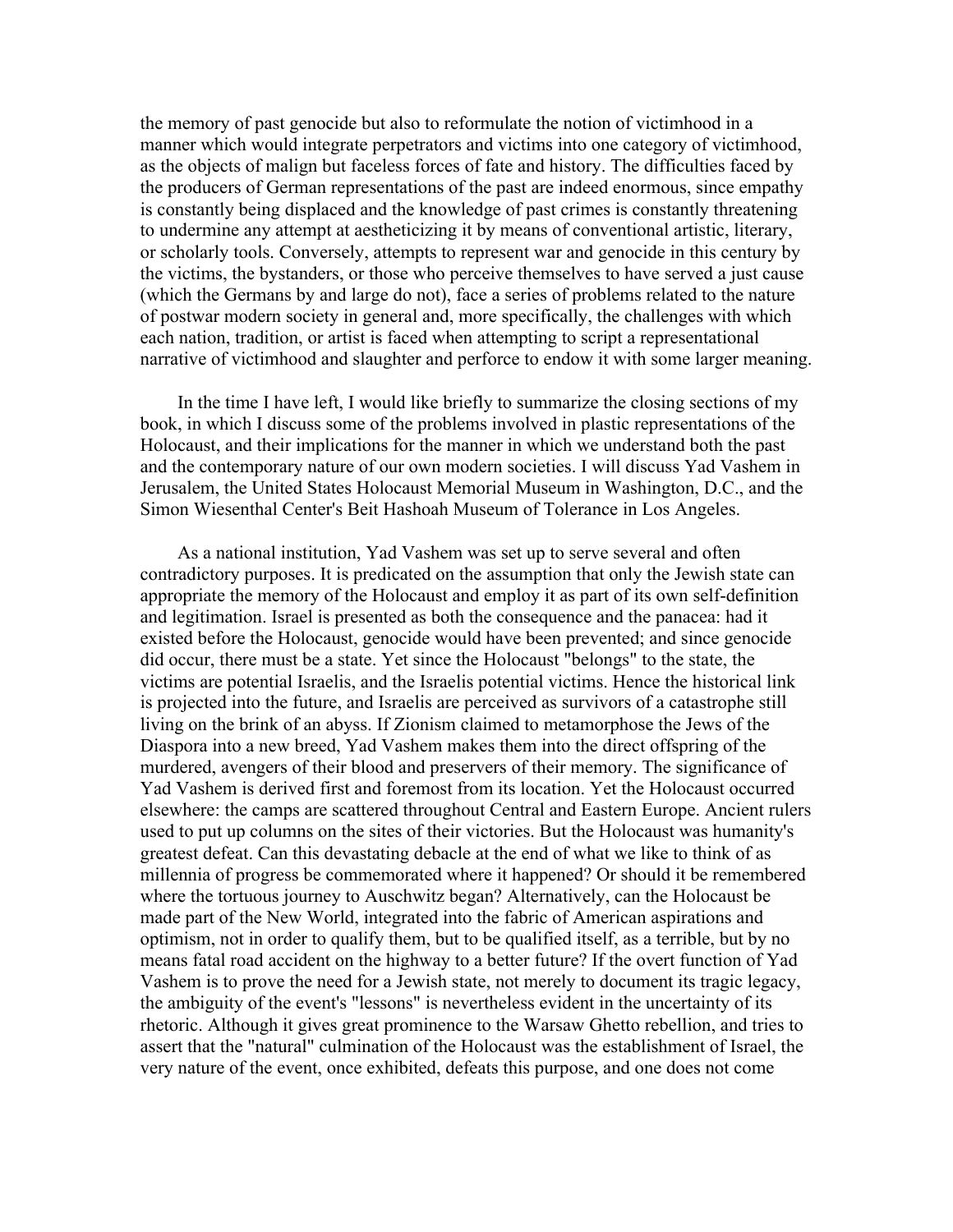away from the museum with a sense of triumph, nor with a feeling that this reordering of the past has liberated its future, our present, of ambiguity and doubt.

 Such contradictions are also characteristic of the Holocaust Museum in Washington, located as it is in the capital of a nation most of whose population was neither directly nor indirectly touched by the event. This site has the potential of universalizing the Holocaust as a phenomenon of major significance for human civilization as a whole. Yet universalizing the Holocaust may either mean that it "belongs" to all of humanity, or merely imply a shared responsibility; it may assert that genocide is a perpetual potential of human civilization, or that the Holocaust was merely one of innumerable mass murders in history. The museum may be intended to commemorate and remember the historical event of the Holocaust, or to employ it as a symbol of persecution and mass murder. Moreover, if the museum presents the Jews as the victims, is America the savior? And what about all other ethnic and cultural minorities in American society? Indeed, if modern civilization is the context, where does the United States fit in?

 Like all cultural institutions, the Holocaust Memorial Museum is not only about memory and its commemoration: it is about the relationship between the politics of the present and interpretations of the past. But for many visitors, the museum represents what the past was actually like. Having been "there," we think we know, because we saw and felt it. And on the basis of that "knowledge" we also reevaluate, or reconfirm, our perceptions of our own society, of ourselves. Are we comfortable with the stark differences between here and there, then and now, and do we want to maintain them, at least in our minds, or can we perceive the potential similarities? Beyond the walls of the museum we know the zones of plenty and power, danger and poverty, racism and violence. But we also know that this is not as bad as that. Does the museum, then, have a galvanizing or a debilitating effect? Does it subvert or legitimize? Does it not accuse those who can no longer be punished and acquit those who are still among us, even ourselves?

 The self-legitimizing effect of the museum is also part of its exhibit, which devotes little space to the role of science and the legal profession in sanctioning and promoting the murder of undesirable human beings. The Holocaust in this museum is a German affair, its victims are mostly Jews, and the perpetrators are mainly identifiable Nazis. In this sense, we are provided with a strangely comforting narrative, since Germany has been evidently transformed, the Nazis are presumably no longer with us, and Antisemitism is supposedly restricted now to a few marginal fanatics. The Holocaust, then, keeps happening only within the confines of the museum, and we, the visitors, are safe from its implications by the very fact that we can only see it exhibited as an historical event.

 And yet, as I have argued before, the genocide of the Jews was not only a perfection and extension of the industrial killing of World War I, but also an enterprise that could have been accomplished only by a highly modern, disciplined, bureaucratic society, in which people had respect for law and order, science and technology, that is, a society very much like the Western industrialized states in which we now live. Indeed, if there is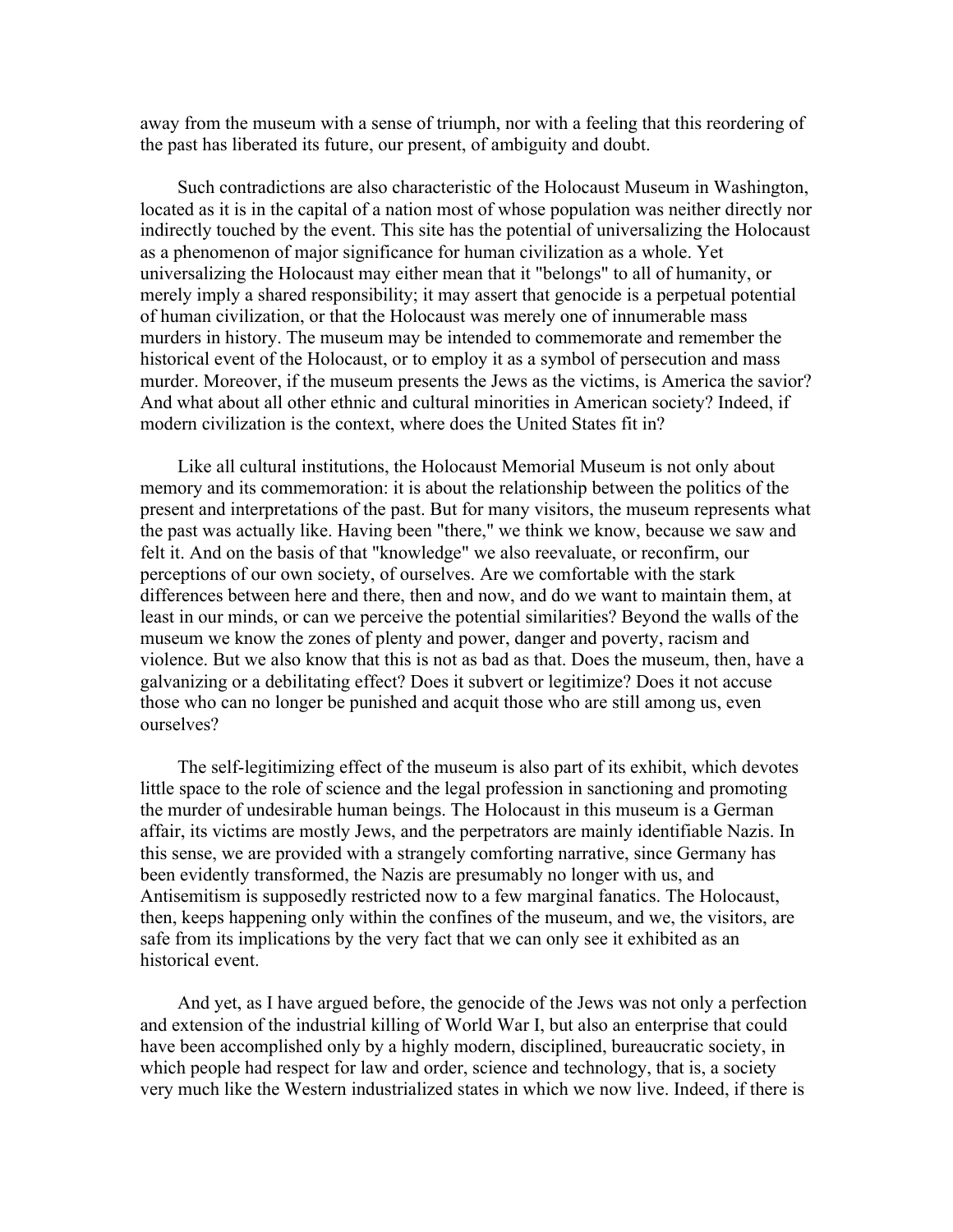any lesson to be drawn from the Holocaust, it is that unlike numerous previous and subsequent genocides, the crucial precondition for this kind of industrial murder is the modern, industrialized, bureaucratic state. Yet it is unlikely that such a state would allow the erection of a major cultural institution whose narrative would threaten to subvert its very identity.

 For its part, the Simon Wisenthal Center's Beit Hashoah Museum of Tolerance in Los Angeles accepts the relevance of the Holocaust for contemporary conditions, and yet frames its meaning for the present within an opaque narrative of tolerance. Since prejudice was at the root of genocide, all that is needed is a change of heart; not a transformation of the conditions which perpetuate frustration and violence, but a different perception.

 It is precisely this which the Museum of Tolerance tries to achieve. Assuming that its visitors are incapable of comprehending complex verbal or written messages, it provides them with a heavy dose of emotionally laden images, slogans and crude simplifications. The visitor is urged to "feel" the events plastically displayed, while being simultaneously warned of evil manipulators of public opinion and emotion such as Hitler and Stalin. If genocide was made possible by evil leaders, fanaticized followers, and indifferent masses, our own responsibility is to feel the injustice and inhumanity of those regimes and oppose them with our own purer emotions.

 The effect of this message of tolerance is similar to television, producing an emotional reaction yet encouraging passivity. For what is the political agenda of tolerance? Should everyone be tolerated, or are some people and regimes wholly intolerable? Does empathy for victims imply action against perpetrators? Or does this version of tolerance legitimize our acceptance of glaring inequality and injustice, so long as we learn to love each other? To a striking degree, this high-tech museum displaces memory and history by means of an electronically-generated, ahistorically-oriented emotional catharsis, based on the assumption that such simulated experiences can be directly translated into so-called "genocide prevention." This type of education via simulation relies heavily on the senses and emotions and neglects the intellect. Curiously, this was also a central trope of fascism, that created vast "emotions factories" whose goal was to manipulate the masses and annihilate criticism, attributing cold intellectualism and an inability to empathize to the real or imaginary enemies of the state. Indeed, while the "factories of death" were the epitome of bureaucratized genocide, their own essential precondition was largely the "emotions factories" that generated the popular support for the regime that controlled them, and the distorted perceptions of reality that made complicity in mass murder so widespread.

 Thus the Museum of Tolerance can be said to close a vicious circle of the representation of violence in our century, notwithstanding its good intentions. Here simulated genocide converts the event into a mere image which can be "experienced" and discarded at will. By trying to make the audience "feel" the event, the museum extracts it from its historical context, negating its past reality altogether. By making the artifacts more comprehensible and the exhibit "more real" than the event itself, the whole